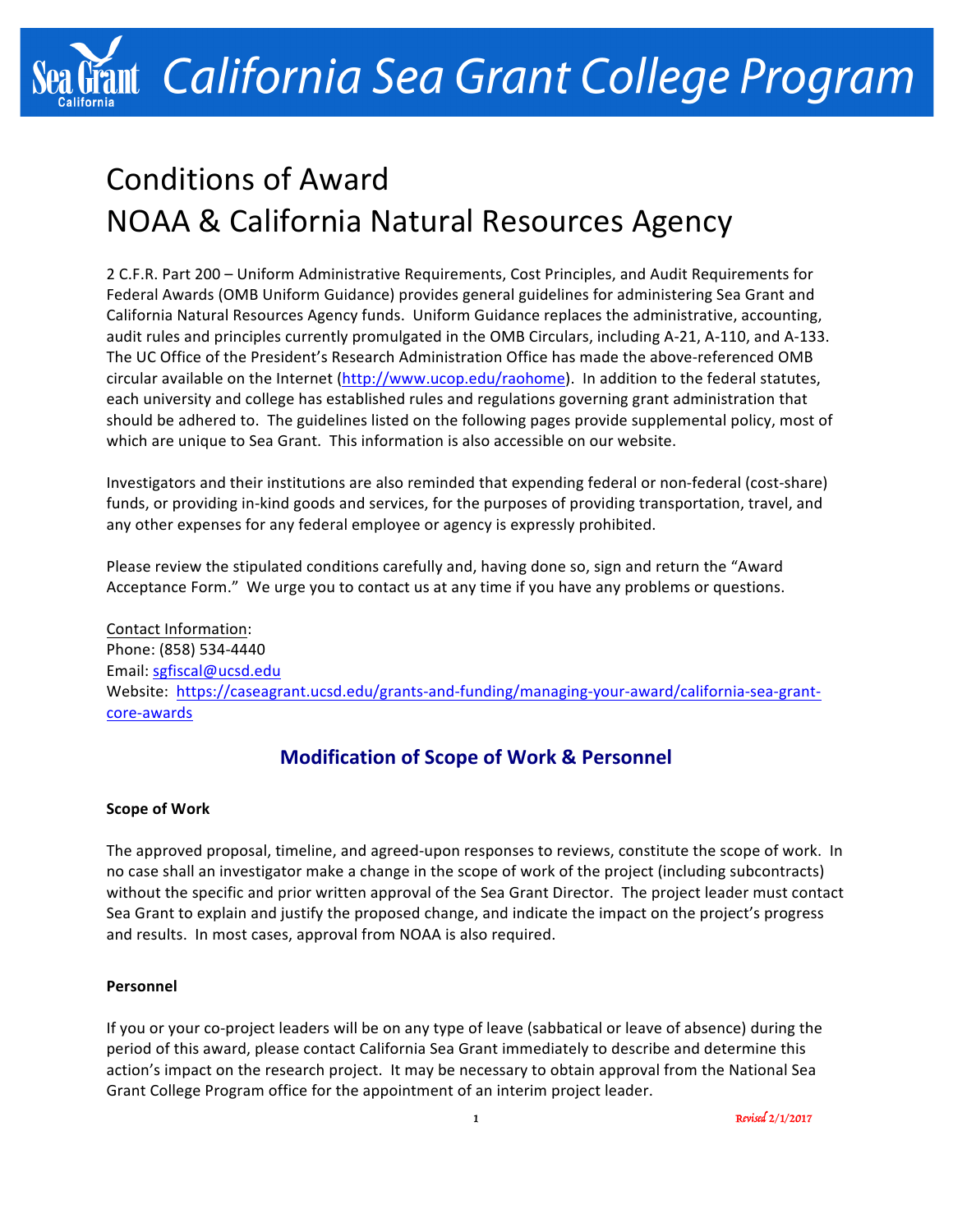Changes in senior personnel, in their grantee organization, or in their percentage of time, require prior approval of the Sea Grant Director. Your request should address any changes in scope. If another project leader is being added, include their biographical sketch and a description of the work they will be performing.

## **Financial Guidelines**

#### **Federal Budget**

Your main research award will not include Sea Grant trainee stipend and tuition funds. California Sea Grant will separately award them. Traineeship funds and research project funds must not be co-mingled and must be accounted for separately. If your project includes a trainee, please fill out a California Sea Grant Graduate Traineeship Appointment Form for each appointee, provide a copy of the Sea Grant Research Trainee Guidelines for their review, obtain the required signatures, and return the form to California Sea Grant for approval. This form, as well as our Trainee Guidelines, is available on our web site.

#### **Matching Funds/Cost Share**

A report of grantee cost sharing must be submitted within 45 days of the end of each year's award. Please refer to the Proposed Sources of Matching Funds in your proposal and the 2 CFR Part 200.306 for matching funds criteria.

The agency expects the non-federal share to be expended at the same general rate as the federal funds. Therefore, the principal investigator's institution is responsible for keeping an accounting of matching information throughout the year, with the full amount being documented and reported to the California Sea Grant office within 45 days of the end of each year's award. The principal investigator's institution will be the office of record for the cost share and therefore must keep the back-up documentation in their files. The cost share amount reported to California Sea Grant is then reported to the agency. In addition to submitting the cost share report to Sea Grant, the principal investigator should also report their cost share amount as indicated by their institution's policy. Note, time extensions granted do not change the due date of cost share reports.

**SPECIAL NOTE:** Cost share documentation must be up-to-date before any other grant actions requested on the project will be considered. This condition also extends to requests related to other proposals or activities by the project's leaders. If the amount of cost-share proposed in the project's budget is not met, a proportional and retroactive reduction in the federal share of an award may be necessary.

#### **How to Invoice for Reimbursement**

To be in compliance, all campuses must submit invoices at least quarterly. Additionally, within 30 days of receipt of the award, campuses must provide California Sea Grant with ledgers or other such documents, which show award set-up. If an invoice is received in the Sea Grant Office showing that federal, state, and traineeship funds have been co-mingled, the invoice will be returned for revision before payment can be approved.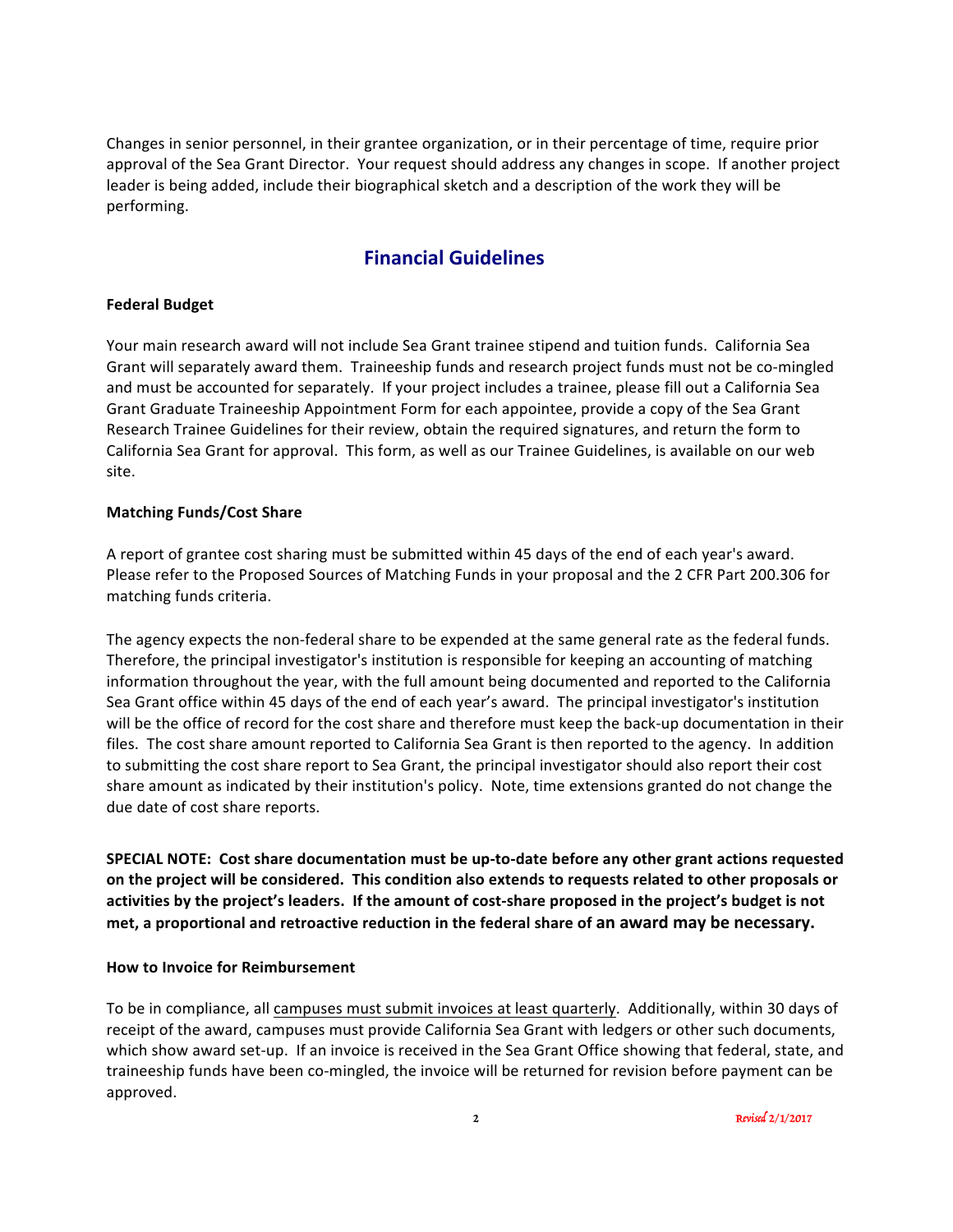Invoices must be accompanied by the following supporting documentation:

1. A ledger detailing all expenditures incurred by the research project for the period during which work was performed and the project lead is now seeking reimbursement. This should be compiled in coordination with your campus and/or organization's grants administrator, and identify salaries and benefits, supplies, domestic and foreign travel, and any other costs associated with the project.

2. Travel Expense Claim forms for travel expenses incurred by the research project. Travel and related expenses will be reimbursed in accordance with University of California regulations (published at http://policy.ucop.edu/doc/3420365/BFB-G-28); reimbursement shall not exceed University of Californiaapproved travel rates that are in effect at the time that the expense is incurred. Original receipts for travel expenses will not be required.

The final invoice needs to be marked "Final" and is due within 45 days following the termination of the project and/or of the omnibus grant. Any invoices received after the 45-day period will not be paid, unless the campus receives an approval from California Sea Grant for a short extension. It is the responsibility of the campus to contact California Sea Grant within the 45-day period, if there is a foreseeable delay in submitting the final invoice.

Invoices must be submitted directly to California Sea Grant.

California Sea Grant College Program University of California, San Diego 9500 Gilman Drive Dept. 0232 La Jolla, CA 92093-0232 Email: sgfiscal@ucsd.edu

Attn: Fund Manager

#### **Financial Reporting Requirements**

Financial reports (including federal and state final expense reports, equipment inventory, and annual cost share report) are required at the end of each grant year. If subsequent project years are funded under the same award number, then the funding can be added to the first year's account. In this case, the annual federal financial report is not required. Instead submit this report at the termination of the project. The project leader or administrative contact should submit the annual reports of expense through their institution's grants management or extramural funds office. That office should then submit these reports to: California Sea Grant College Program, University of California, San Diego, 9500 Gilman Drive Dept. 0232, La Jolla, California 92093-0232, or http://sgfiscal@ucsd.edu. These forms are available on our website.

Annual Cost Share Report (federal only) is due within 45 days following the end of each award year. Time extensions do not change the due date of the cost share reports. Additionally, all cost share must be from a non-federal source. In reporting equipment cost share, the principal investigator must claim the fair market value or depreciated value of the equipment. See Matching Funds/Cost Share section above.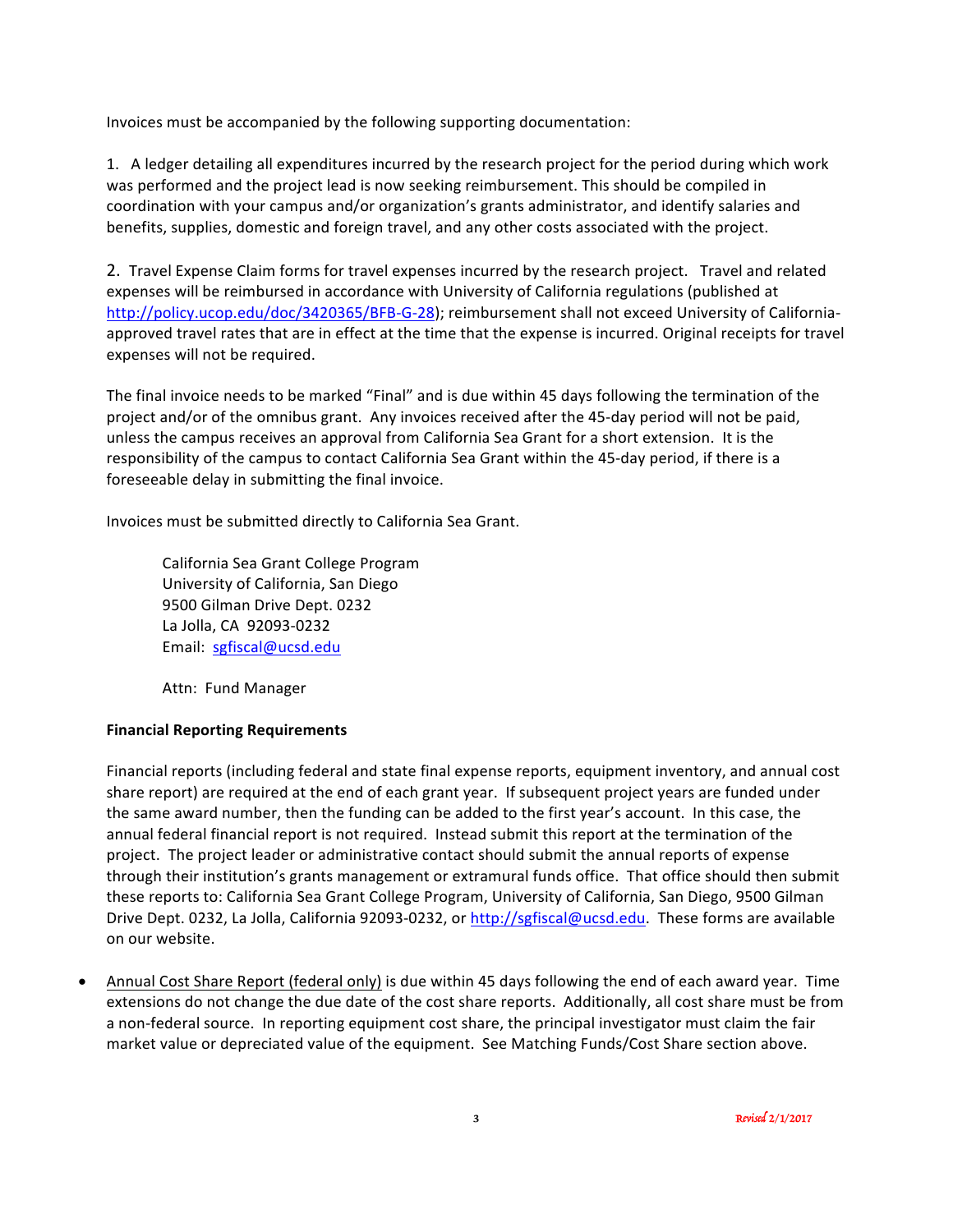- Final Expense Report Research: This report is due within 45 days following the termination date of the project and/or the omnibus grant. The principal investigator or administrative contact should submit the report through their institutions grants management or extramural funds office.
- Final Expense Report Traineeship: This report is due within 45 days following the end of each award year. This report is only required if the award has a traineeship. The principal investigator or administrative contact should submit the report through their institutions grants management or extramural funds office.
- Equipment Inventory Report: If the principal investigator has purchased equipment with Sea Grant funds, the California Sea Grant office requires that an Equipment Inventory Report be submitted within 45 days following the end of each award year.

#### SPECIAL NOTE: California Sea Grant reserves the right to withhold project funds if appropriate documentation or required reports are not provided by program deadlines.

#### **Special Conditions & Comments**

- Alterations and Renovations: Sea Grant funds cannot be used for this purpose.
- Books: Reference books purchased on Sea Grant funds must be specifically related to the Sea Grant project and must be purchased within a reasonable time prior to the termination date.
- Consultants: Project leaders and other Sea Grant participants cannot receive payment for consultation on Sea Grant projects. Prior approval is required to hire consultants; if consultation costs were not included in the originally approved budget, a letter justifying the request must be sent to the Sea Grant Director for approval.
- Equipment (Permanent and General Purpose): Prior approval is required to purchase any single unit or item of permanent equipment that was not included in the approved budget. If the unit cost is in excess of \$5,000, the Sea Grant office will need to obtain prior approval for the purchase from NOAA. Equipment is defined by the UC Office of the President as articles of non-expendable tangible personal property having a useful life of more than one year and an acquisition cost of \$5,000 or more per unit. Changes in the originally approved budget items require prior approval by the Sea Grant Director.

General-purpose equipment requires specific prior approval regardless of the purchase amount (the same rule applies to costs for rental or repair of general-purpose items). General-purpose equipment includes any item that is usable for activities of the institution other than research (e.g., office equipment and furnishings, air conditioners, reproduction or printing equipment, motor vehicles, computer equipment or accessories, refrigerators, or freezers).

- Mail: Under the MTDC computation of overhead this is unallowable unless specifically requested in the budget justification.
- Meeting and/or meal costs; Catering services: Unallowable unless specifically requested in budget justification.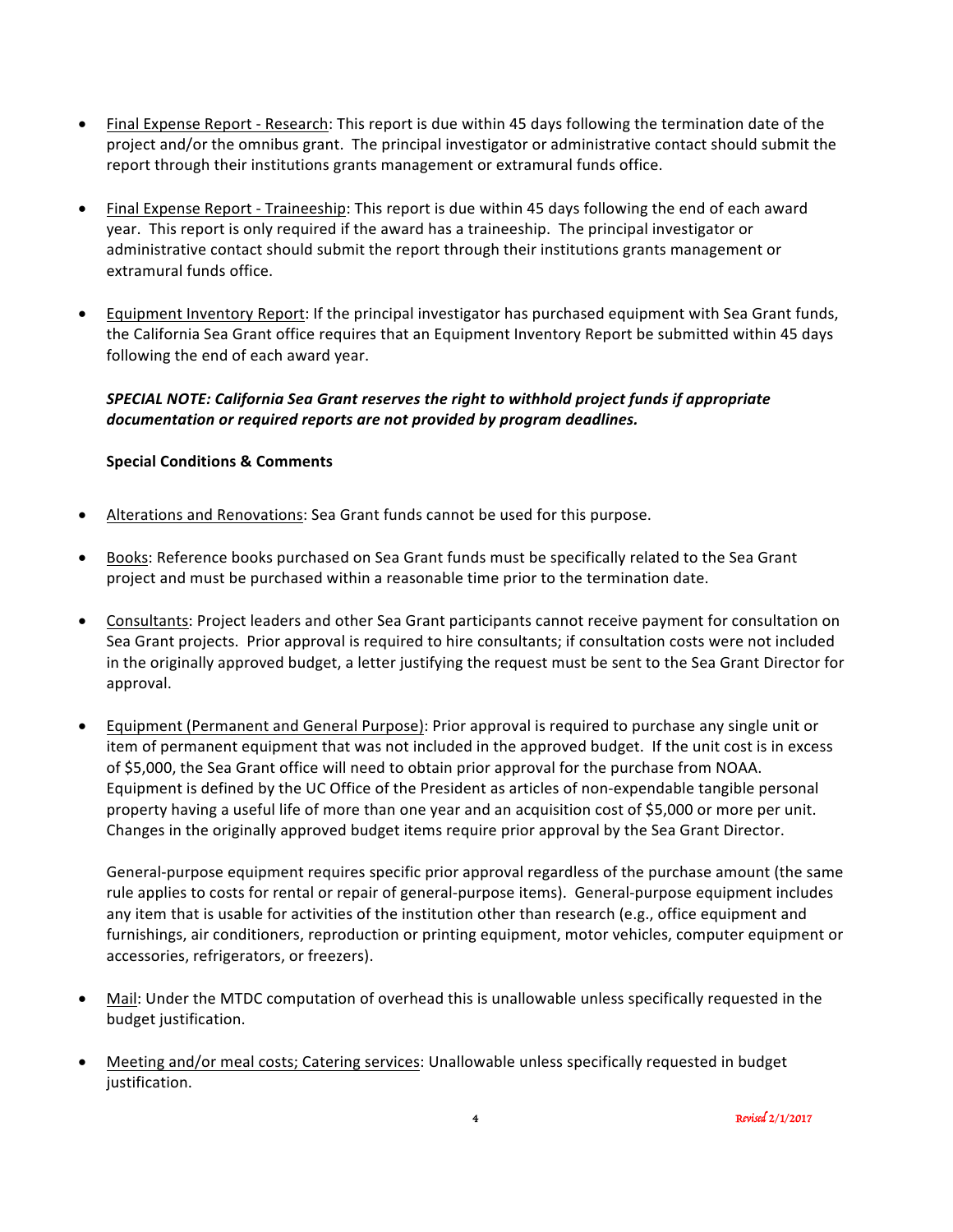- Membership Dues/Subscriptions: Payments for memberships and subscriptions are not allowed.
- Office and administrative supplies: Under the MTDC computation of overhead this is unallowable unless specifically requested in the budget justification.
- Rental of Space: Sea Grant funds cannot be used for this purpose.
- Travel: Reimbursement for travel expenses shall not be higher than the University of California approved travel rates. These travel rates are published at: http://policy.ucop.edu/doc/3420365/BFB-G-28.

If a *foreign* trip is not itemized (location, date of trip, estimated cost broken down by airfare, per diem) in the originally approved budget, the Sea Grant Director requires a written request with justification at least 60 days PRIOR to the trip in order to notify the National Sea Grant office. This justification should include items (a) through (d) below.

Foreign Travel Checklist: All travel must be in compliance with the Fly America Act (contact your campus Contract and Grant or Foundation office if you need further information). Domestic travel includes travel to all U.S. possessions or trusts, such as Puerto Rico, the Virgin Islands, the Trust Territories, Guam, and Samoa. If a foreign trip is not itemized in the originally approved budget, the Sea Grant Director requires a written request with justification. Sixty (60) days PRIOR approval is required. Requests for prior approval of this nature should include the following:

- a. Traveler's name:
- b. Dates traveled;
- c. Origin and destination of the travel;
- d. Detailed itinerary of the travel, name of the air carrier, and flight number for each leg of the trip; and Completed Fly America Act Waiver Checklist (see website) if a foreign carrier is used on any portion of a trip even when no U.S. carriers are available.

## **Change Requests: No-Cost Extensions & Rebudgets**

#### **No-Cost Extensions**

Investigators are expected to adhere to the project's approved timeline and to complete the project by the award's end date. In the event circumstances prevent this, an email request originating from the lead investigator with carbon copies to all necessary parties must be submitted at least one month prior to the end of the project's expiration date. Please send your request accompanied by a progress report to sgfiscal@ucsd.edu, address the email to Dr. Jim Eckman, and include the following in your message:

- 1. The relevant grant number;
- 2. The Sea Grant project number;
- 3. Your campus account and fund numbers and/or subward number;
- 4. The current project end date and new requested end date;
- 5. A justification for the need for additional time: describe how and why progress has been delayed, which objectives have not yet been completed and a new timeline for their activities;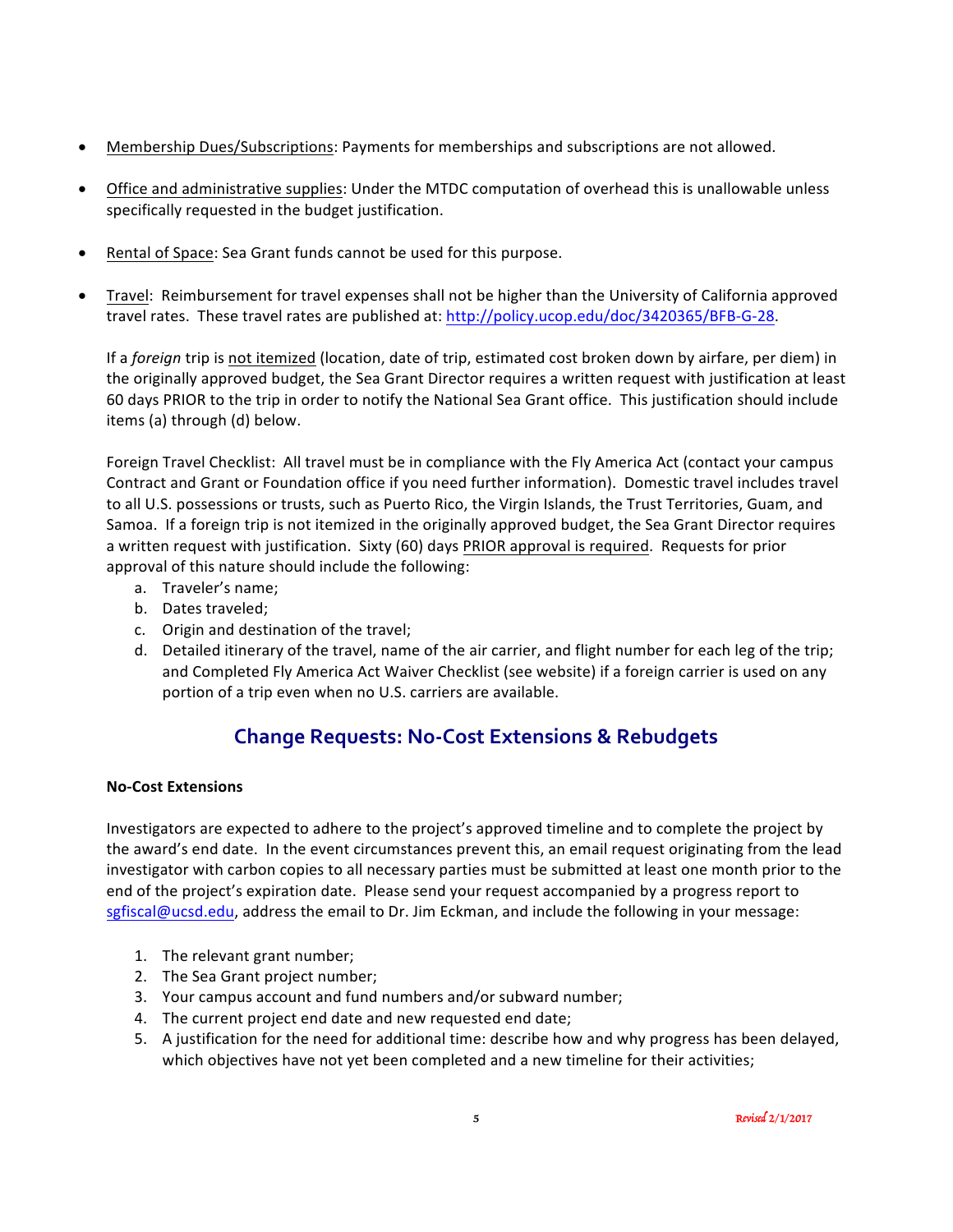- 6. Indicate expected fund balance for each expense category, the reason for the balance, and an explanation of how the funds will be used (provide dollar amounts).
- 7. If applicable, justification for the extension of the traineeship; and

In order for a request to be reviewed, the project must have the following:

- 1. Cost-share documentation of all investigators must be up-to-date;
- 2. Progress report must accompany request as a separate document; and
- 3. Progress and/or completion reports for all affiliated investigators must be up-to-date.

Please be aware that extensions do not extend the due date of the annual Cost Share Report or the annual Progress Report. Additionally, approval of a no-cost extension for the research project does not automatically extend the traineeship(s) associated with the project. No-cost extension requests for traineeship funds must be specifically requested. In addition, an extension to the final year of a project necessitates the submission of an annual Progress Report and a final Progress Report.

#### *SPECIAL NOTE: Projects may not be extended merely to allow recipients to spend unobligated funds. Extensions* may be one-time or may be approved incrementally, but in all cases extensions may not exceed 12 months beyond the original project period ending date. Any unused funds at the end of the *project period will revert to California Sea Grant.*

#### **Rebudgets**

All transfer of funds into or from the equipment and foreign travel categories require the prior approval of Dr. Jim Eckman, the Sea Grant Director. In addition, prior approval of the Sea Grant Director is required if cumulative transfers between categories exceed 10% of the originally approved total Sea Grant costs, or if funds are being transferred into any category where they were not originally budgeted. The email rebudget request must originate from the principal investigator with copies to all necessary parties. It should be sent to sgfiscal@ucsd.edu, addressed to Dr. Jim Eckman, and should include the following details:

- 1. The relevant grant number;
- 2. The Sea Grant project number;
- 3. Your campus account and fund numbers and/or purchase order number;
- 4. For each category requiring the rebudgeting of funds, include:
	- a) Salaries Indicate the total funds required for each employee, as well as the overall total. Provide a justification for the need to increase costs or an explanation of the remaining balances in salaries.
	- b) Supplies Identify the category (e.g., laboratory or marine) and include a dollar amount for each category.
	- c) Equipment Provide a description of the equipment to be purchased or leased, including unit cost and total purchase or leasing costs. Identify the purpose of each equipment item and how it will benefit the project or be used for the project.
	- d) Travel If the overdraft in travel is due to an additional trip, include the number of travelers, to/from details, type of transportation (e.g., airfare, mileage) and total cost of the trip. Identify the purpose of each trip and how it relates to the project.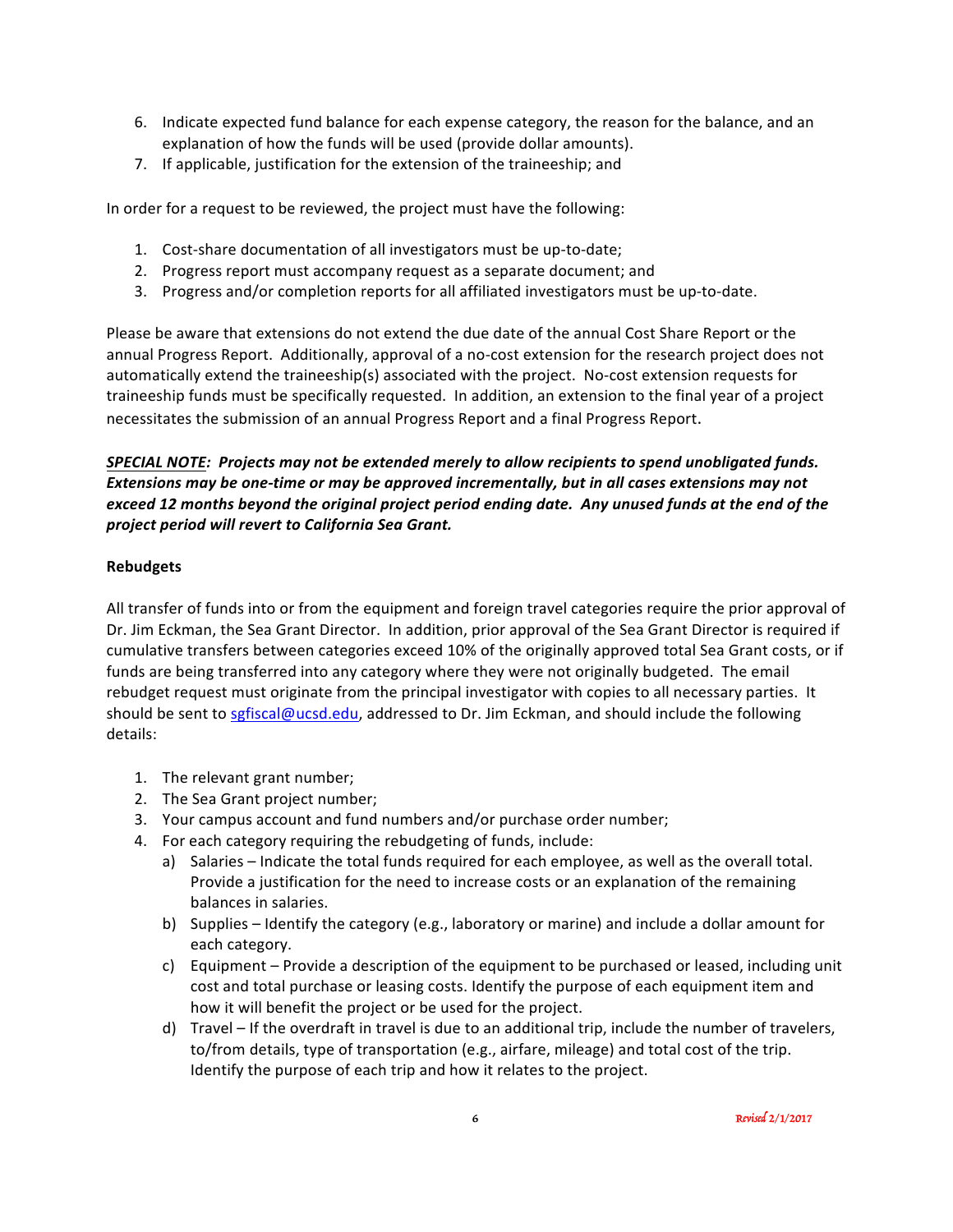- e) Other Identify cost categories such as communications, printing, publication charges, graphics, phones, computer time or usage, and total for each category.
- f) Indirect Costs Funds may be transferred between direct and indirect costs if the following conditions apply:
	- 1) If a transfer of funds among direct cost categories results in a revision to the amount of indirect costs but does not exceed the cumulative budget transfer threshold of 10% that would require prior approval; and
	- 2) If the authorized transfer of funds and the adjustment of the amount of indirect costs do not exceed the approved total project costs; and
	- 3) If the indirect cost rate has not changed; and
	- 4) If the adjustment of the amount of indirect costs does not result in a change to the approved award's scope of work.
- 5. The original and new budget by line item in a spreadsheet format as follows:

| Category             | <b>Budget</b> | Rebudget | <b>New Budget</b> |
|----------------------|---------------|----------|-------------------|
| <b>Salaries</b>      | 10,000        | $-2,000$ | 8,000             |
| <b>Benefits</b>      | 3,000         | $-750$   | 2,250             |
| <b>Supplies</b>      | 2,000         |          | 2,000             |
| Travel               | 1,000         | 2,750    | 3,750             |
| <b>Indirect Cost</b> | 1,600         |          | 1,600             |
| <b>Total Costs</b>   | 17,600        | Ω        | 17,600            |

## **Documenting Program Success & Technology Transfer**

A primary goal of the National Sea Grant College Program and California Sea Grant is the dissemination of results of Sea Grant-funded research and its ultimate use by coastal audiences. California Sea Grant's ability to obtain funds depends directly on how well we achieve this goal. In order to assist Sea Grant administrative staff with this task, you will be required to provide us with progress reports every 12 months, regardless of extensions.

In addition, because Sea Grant awards federal and state funds, we have an obligation to provide information to the public. Sea Grant responds to inquiries from the public and news media about the *funding* of your project with the CASG project number, title of project, total funding approved, dates/duration of project and the principal investigator(s). We routinely provide public updates on the *progress* of funded projects through news releases, web articles, annual Program Directory, etc. In the case of a specific inquiry, we will notify you, and if appropriate, encourage the inquirer to contact you directly.

Sea Grant Communicators and Extension Specialists may also contact you. We encourage you to assist them as much as possible in carrying out their outreach activities. We may also invite you to participate in workshops, seminars, and other meetings conducted by California Sea Grant and/or its Extension Program.

Since we must document project results, impacts, and benefits, our communication with you will continue beyond the completion of your funded project.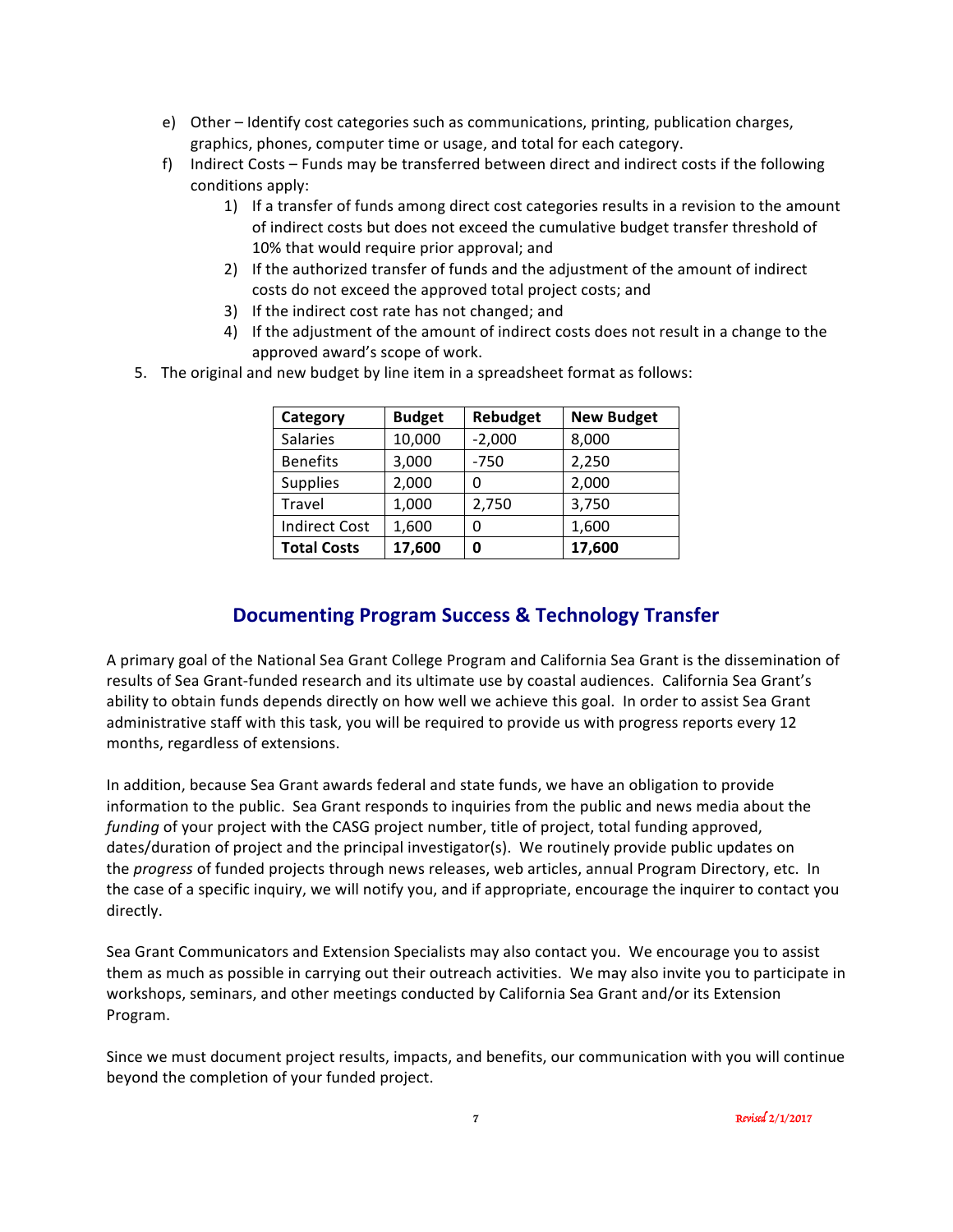SPECIAL NOTE: Your assistance in providing timely and meaningful documentation of the impact your work has made will be considered in evaluation of future proposal submissions. Furthermore, continued or new funding of any Sea Grant project with which you are affiliated will be withheld until previous, outstanding progress reporting requirements are fulfilled.

#### **Progress Reporting**

Progress reports are a required condition upon accepting Sea Grant funds. Progress reports serve as the basis for Sea Grant's decision regarding continuation of a multi-year project into its next year. A final Progress Report will be required within 30 days after the termination of your project. Specifications regarding reports will be emailed to you in advance of their due dates.

Annual Progress Reports: At the end of every year, a call is issued for a report on the results from the preceding grant year. Each project leader is required to complete an annual progress report. This report is due 30 days after each award year, regardless of extensions. For terminating projects, a final progress report is due 30 days after the termination of the project.

#### SPECIAL NOTE: California Sea Grant reserves the right to withhold the project funds if appropriate documentation or required reports are not provided by program deadlines.

## **Data and Publication Sharing**

**Data Sharing:** Environmental data collected or created under this Grant, Cooperative Agreement, or Contract must be made publicly visible and accessible in a timely manner, free of charge or at minimal cost that is no more than the cost of distribution to the user, except where limited by law, regulation, policy, or national security requirements. Data are to be made available in a form that would permit further analysis or reuse: data must be encoded in a machine-readable format, preferably using existing open format standards; data must be sufficiently documented, preferably using open metadata standards, to enable users to independently read and understand the data. The location (internet address) of the data should be included in the final report. Pursuant to NOAA Information Quality Guidelines,<sup>1</sup> data should undergo quality control (QC) and a description of the QC process and results should be referenced in the metadata. $2,3$ 

**Timeliness:** Data accessibility must occur no later than publication of a peer-reviewed article based on the data, or two years after the data are collected and verified, or two years after the original end date of the grant (not including any extensions or follow-on funding), whichever is soonest, unless a delay has been authorized by the NOAA funding program.

**Disclaimer:** Data produced under this award and made available to the public must be accompanied by the following statement: "These data and related items of information have not been formally disseminated by NOAA, and do not represent any agency determination, view, or policy."

<sup>&</sup>lt;sup>1</sup> http://www.cio.noaa.gov/services\_programs/IQ\_Guidelines\_103014.html<br><sup>2</sup> Failure to perform quality control does not constitute an excuse not to share data.

 $^3$  Data without QC are considered "experimental products" and their dissemination must be accompanied by explicit limitations on their quality or by an indicated degree of uncertainty.<sup>1</sup>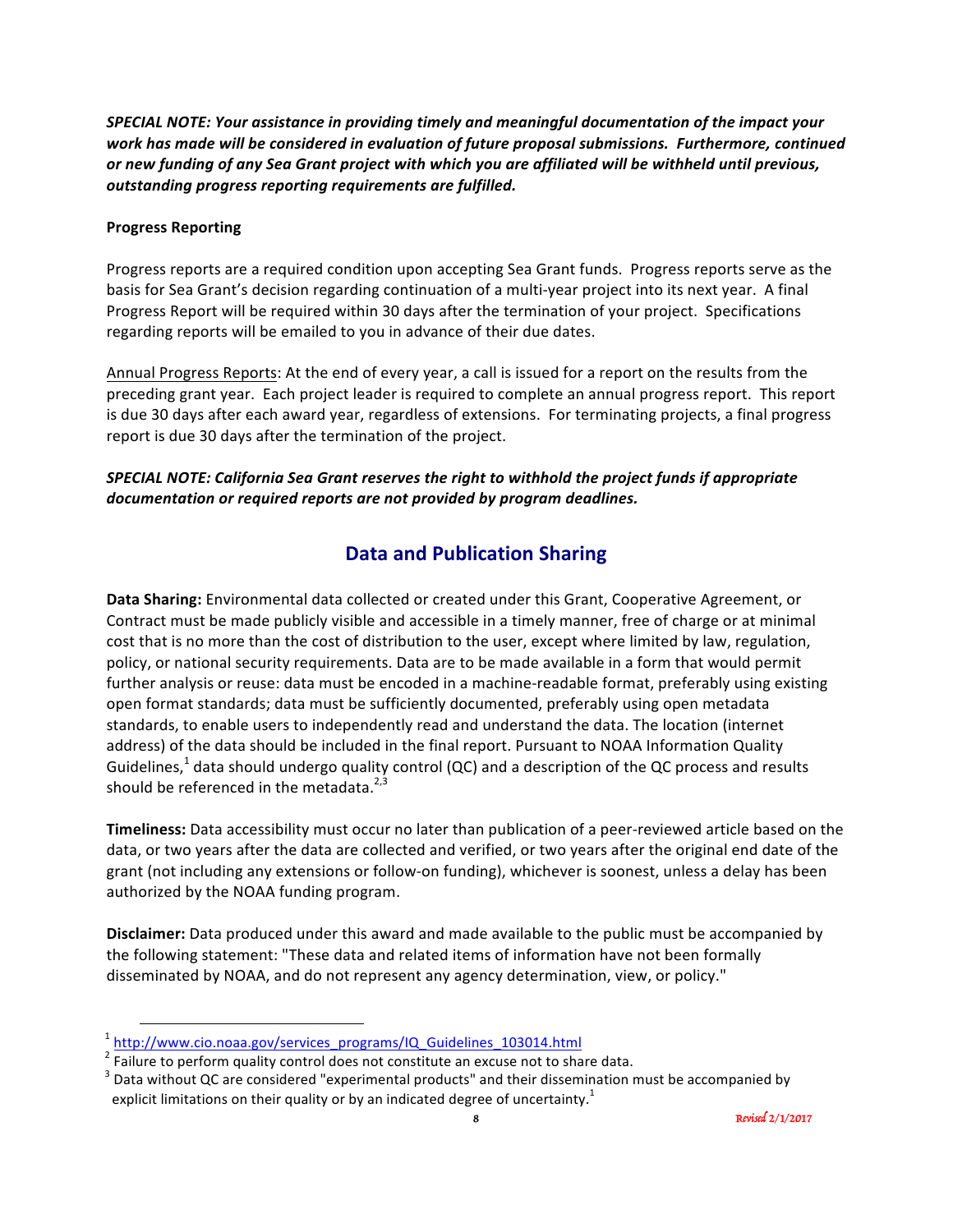**Failure to Share Data:** Failing or delaying to make environmental data accessible in accordance with the submitted Data Management Plan, unless authorized by the NOAA Program, may lead to enforcement actions, and will be considered by NOAA when making future award decisions. Funding recipients are responsible for ensuring these conditions are also met by sub-recipients and subcontractors.

Funding acknowledgement: Federal funding sources shall be identified in all scholarly publications. An Acknowledgements section shall be included in the body of the publication stating the relevant Grant Programs and Award Numbers. In addition, funding sources shall be reported during the publication submission process using the FundRef mechanism (http://www.crossref.org/fundref/) if supported by the Publisher. 

**Manuscript submission:** The final pre-publication manuscripts of scholarly publications produced with NOAA funding shall be submitted to the NOAA Institutional Repository at http://library.noaa.gov/repository after acceptance, and no later than upon publication, of the paper by a journal. NOAA will produce a publicly-visible catalog entry directing users to the published version of the article. After an embargo period of one year after publication, NOAA shall make the manuscript itself publicly visible, free of charge, while continuing to direct users to the published version of record.

**Data Citation:** Publications based on data, and new products derived from source data, must cite the data used according to the conventions of the Publisher, using unambiguous labels such as Digital Object Identifiers (DOIs). All data and derived products that are used to support the conclusions of a peerreviewed publication must be made available in a form that permits verification and reproducibility of the results.

#### **Patents**

All potentially patentable ideas, inventions, discoveries or improvements made during the grant terms must be disclosed promptly. UCSD project leaders to whom this applies should download, complete and submit the form found at http://invent.ucsd.edu/. Other UC researchers should go to the UC Office of the President's website: http://www.ucop.edu/innovation-alliances-services/innovation/training-andeducation/uc-patent-policy.html. CSU and private institution researchers should contact their grants administration office for instructions.

## **Theses/Dissertations & Trainees**

#### **Theses/Dissertations**

Costs for typing theses or dissertations are not allowed. See Publications Guidelines for required copies.

#### **Trainees**

The principal investigator or administrative representative will need to submit the Graduate Trainee Appointment Form and provide the trainee with the Traineeship Guidelines before California Sea Grant can reimburse their campus for traineeship expenses. If the trainee separates as a Sea Grant trainee, then the principal investigator or administrative representative will need to submit the Graduate Trainee Separation Form.